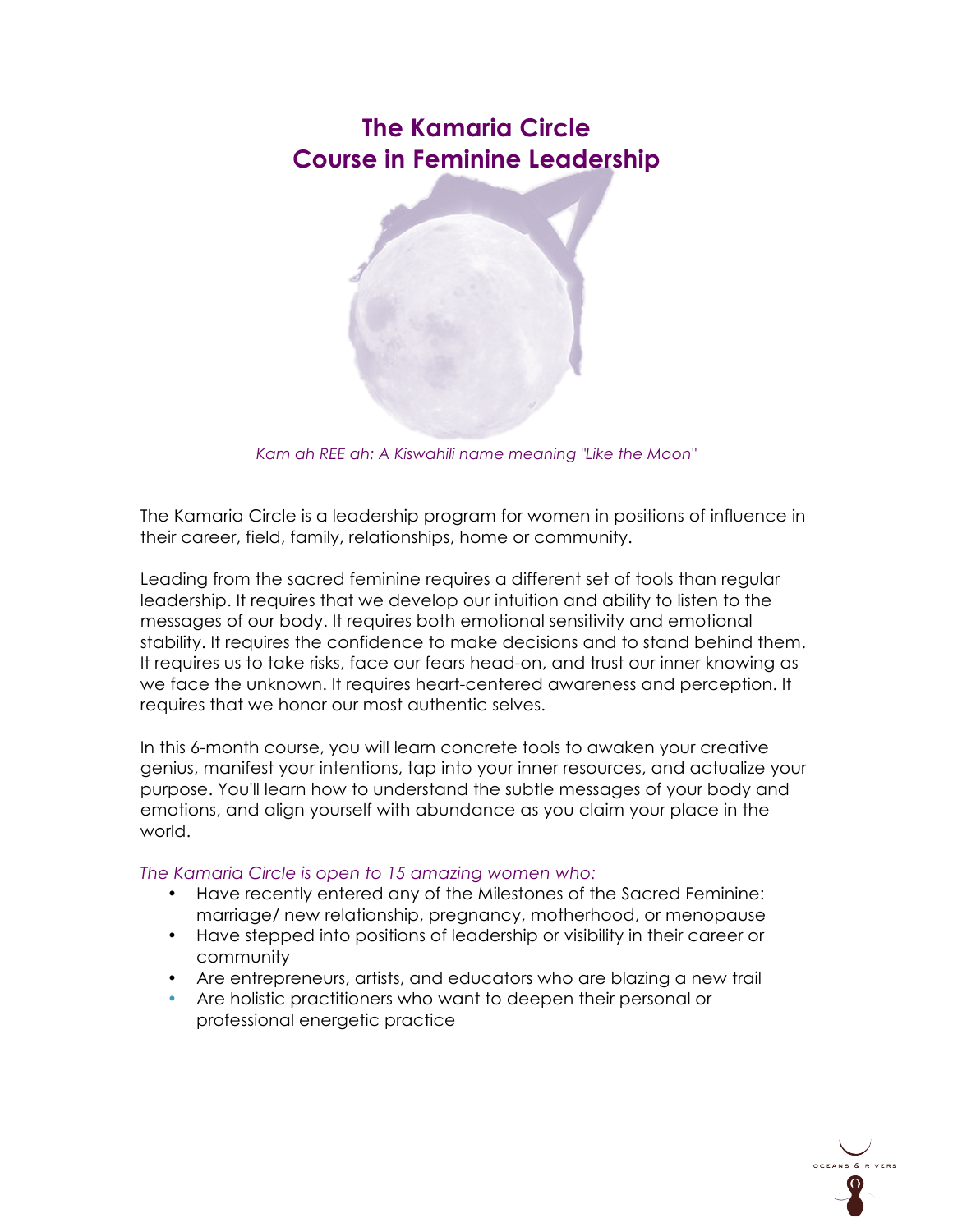# **Seminar Dates & Cycle Themes**

**The Earth Element and our Sacred Body** Sunday, October 25th

#### **The Metal Element and Our Sacred Mission** Wednesday, November 11<sup>th</sup>

Sunday, November 22nd

# **The Water Element and Sacred Archetypes**

Wednesday, December 2nd Sunday, December 13th Sunday, December 20th- *Winter Solstice Celebration*

#### **The Water Element and Sacred Abundance** Sunday, January 10th Wednesday, January 27<sup>th</sup>

# **The Fire Element and Sacred Erotic**

Sunday, February 7th – *Lunar New Year Celebration* Wednesday, February 24th

#### **The Wood Element and Sacred Awakening**

Sunday, March 6th Wednesday, March 16th Sunday, March 20th *Commencement and Equinox Celebration*

# **Personal Project**

Each woman is requested to identify a personal project that will be the focus of her inner work and intentions for the duration of the program. The group will support you in setting clear goals and being held accountable to concrete action steps. This personal project can be in the area of career, home, community, family, relationships- or any area of life that is calling you to delve into the mystery of the sacred feminine.

New projects or challenging situations are often a great place to start your inquiry into your personal project. Previous personal projects have included:

- starting a book (or other artistic project)
- navigating a new home environment due to marriage, divorce, recent move, etc.
- rebranding or launching a business
- launching a new career
- manifesting a new romantic relationship
- developing a new health routine

*We are like the moon… May we light the way through darkness. May we honor our phases. May we master our tides. May we wield the power of the Sacred Feminine.*

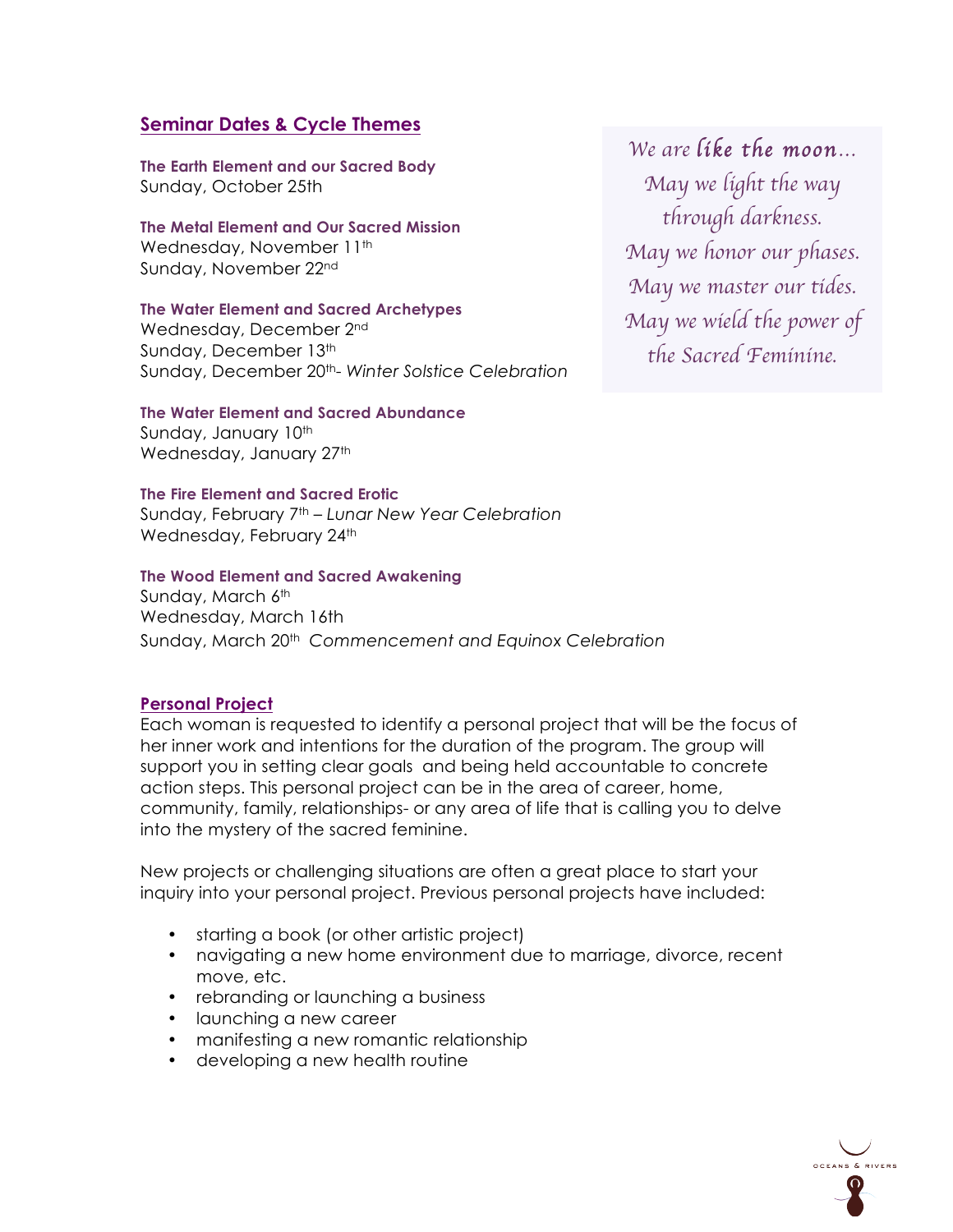# **Monthly seminars (2 monthy)**

Each seminar is designed to bring you deeper into yourself as you access your authentic feminine leadership style. Each seminar builds on themes explored and practiced the previous month. We reflect on the workshop content, the shifts we've been experiencing win our lives, and our personal projects. We also review the month's weekly activities and daily practices.

*Location*  1479 Fulton Street, between Throop and Tompkins *\*location subject to change, but will be in Brooklyn, NYC*



#### **Flower Essences**

Flower essences are living forces of nature that align our life energy toward healthy growth and development. They are homeopathically prepared remedies that support us in clearing the stuck emotions and breaking though the limiting beliefs that keep us from living our fullest lives.

Flower essences act as a catalyst for personal evolution, often serving to attract to us what we most need and desire, as well as helping us get out of our own way. Each month, the women of the Kamaria Circle will receive a blend of flower

essences specifically designed to support each cycle theme.

# **Weekly Assignments**

The weekly assignments provide an opportunity to delve deeper into the workshop topics. These assignments may take anywhere from 15 minutes to an hour to complete. Weekly assignments are designed to be done at your own pace and according to your interests. There will be some activities that truly resonate with you that you will want to invest a lot of time in, while others may not interest you at all! Notice what you are drawn to, with the understanding that both the activities you attracted to as well as the ones you most avoid may be the ones that have the deepest meaning for you.

*Examples of weekly assignments:* 

\* Selected readings- articles or chapters from some of my favorite books

\* Artistic projects- vision boards, portraits, life maps, collage-making and other creative projects

\* Reflection Questions- to help you explore the relevance of topic themes in your life